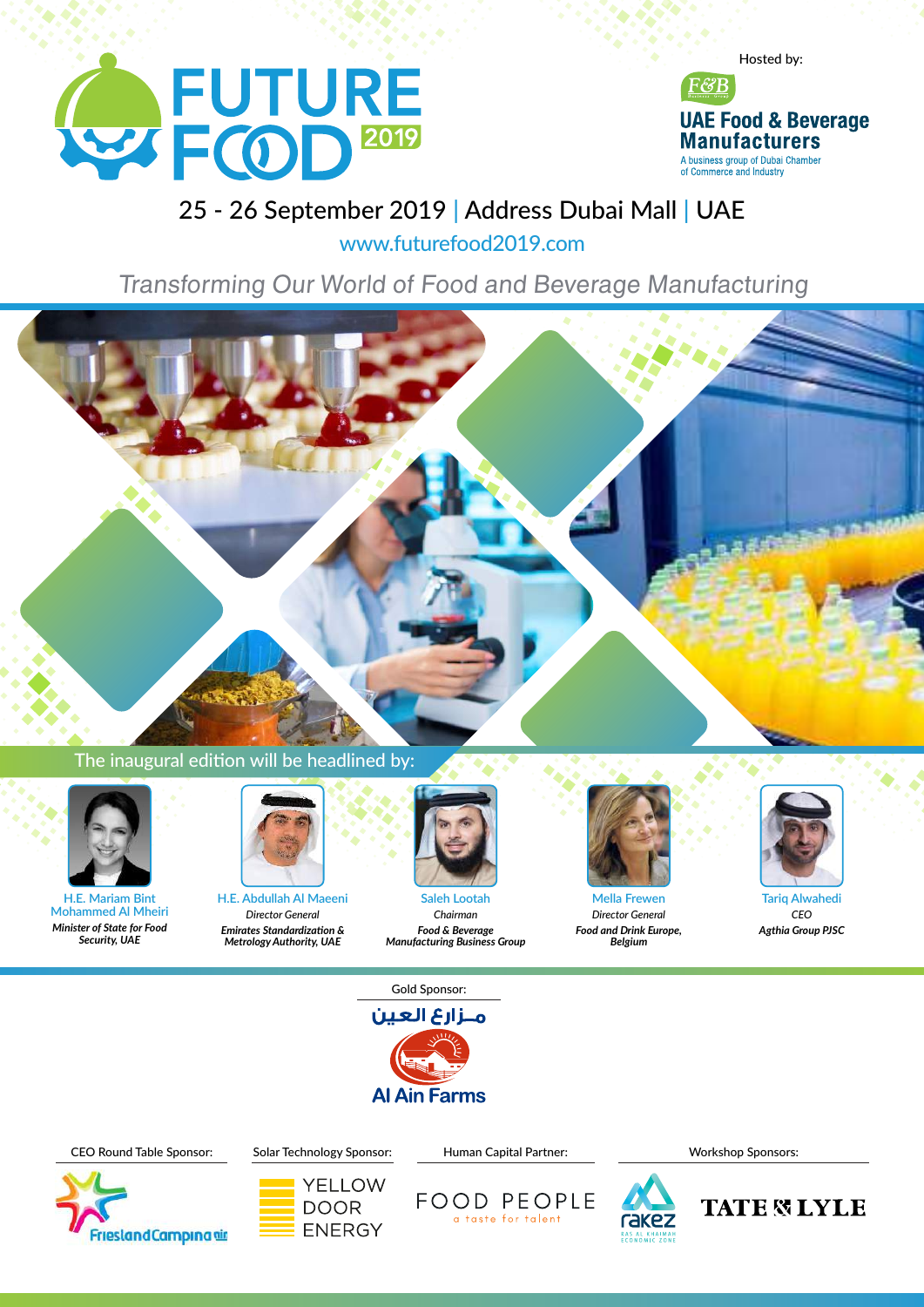

The **Future Food Forum 2019** hosted by the UAE Food and Beverage Manufacturers Association aims to connect and develop food and beverage manufacturing industry and leaders and empower industry growth.

The outlook for the food and beverage manufacturing business in the region is positive. Thanks to the increase in the population, per capita disposable income, food consumption is increasing and at the same time going through a change in consumption pattern due to: new dietary habits, health consciousness is creating demand for new and diverse foods. Regional food manufacturers have to play a massive role in overcoming the ever increasing dependency on imported foods which is

often leading to food shortages and pricing issues. Government stakeholders need to work with the local manufacturers and value-added resellers to create the right balance. A combination of all these factors open up the need for a platform that brings together with all stakeholders of food business in the region today to examine and find answers for some of the critical challenges faced by the food and beverage manufacturers today

This inaugural year's theme *"Transforming Our World of Food and Beverage Manufacturing"* is more than a tagline. It's a promise to create an event that is authentic to Food and Beverage Manufacturers -Our Challenges, Our Opportunities, Our Future

## The forum is an opportunity:

- $\bullet$  To get together to discuss core issues faced by our industry
- $\bullet$  Learn from successful best practices
- Understand how others improved their processes, people & culture
- Get an insight on the current trends of the market
- Avoid pitfalls that can take your business in a downward spiral

This will be well-executed via thought provoking topics and issues that are relevant, this will enable an opportunity to strengthen food and beverage manufacturing business.

*Welcome to the Future Food 2019.*

## Who will be there?

Top leaders representing Middle Eastern and global food and beverage manufacturing companies, CEOs, presidents and senior executives from operations, sales, finance, supply chain, legal, science & regulatory, talent development and marketing gathering to accelerate the industry to new levels of growth, learn how to compete and be successful in the market that is changing beyond recognition.

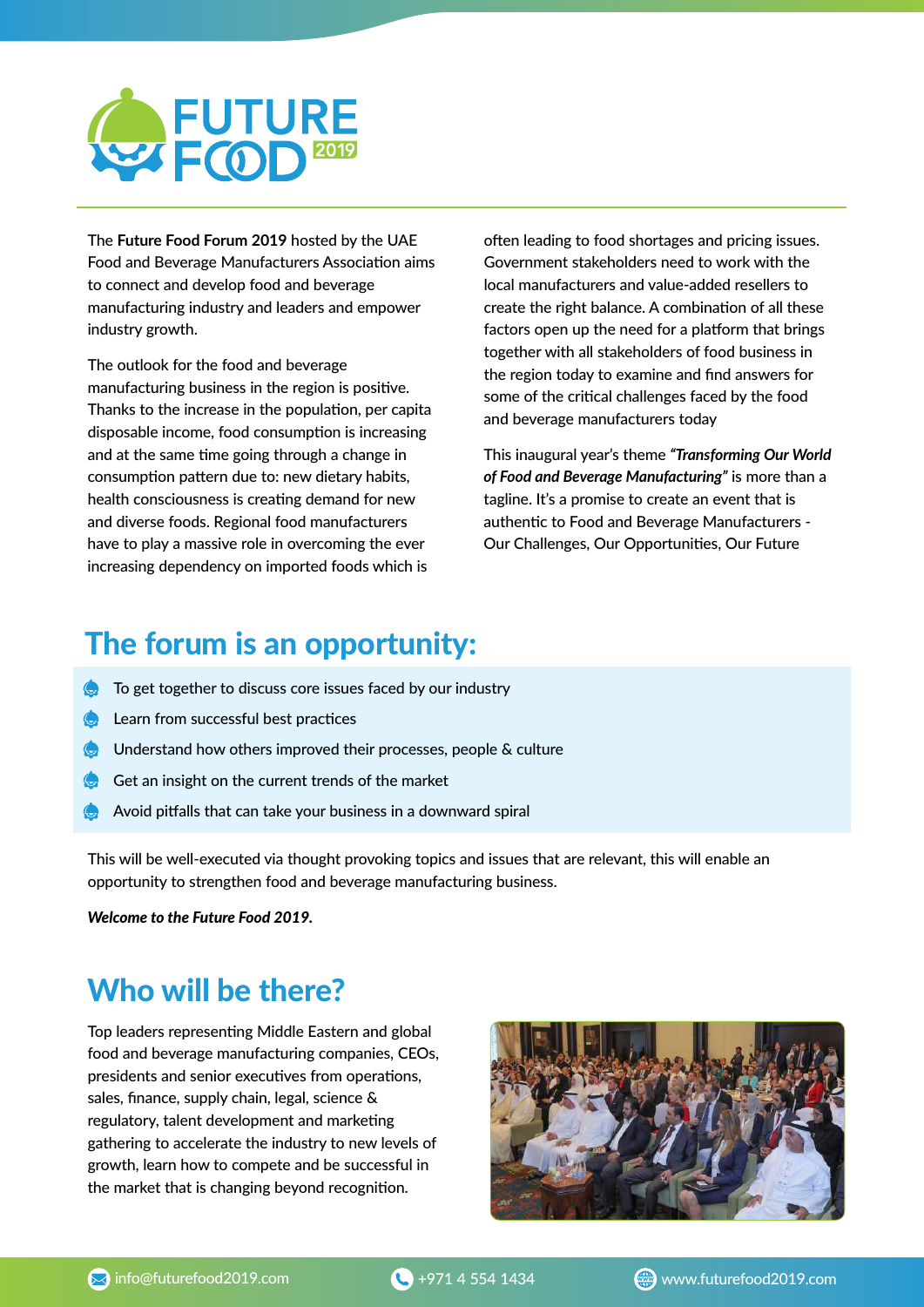## Why should I attend?

The **Future Food Forum** 2019 is a culmination of all aspects of food and beverage manufacturing business - this platform will address the challenges faced by food and beverage manufacturers, producers, brand and label owners, retailers, logistics and technology service providers, government organisations and other law enforcement agencies involved in the business of food manufacturing.



## Key outcomes

| <b>CEO Round Table</b> | 400+ decision makers<br>in attendance      |
|------------------------|--------------------------------------------|
| Workshops, Keynotes    | 5 strategic white papers<br>on Future Food |

The Future Food Forum is the first of its kind event aimed at food and beverage manufacturing leaders taking place in the Middle East region. A culmination of all aspects of food and beverage manufacturing business - the platform will address the challenges faced by food and beverage manufacturers, producers, brand and label owners, retailers, logistics and technology service providers, government organisations and other law enforcement agencies involved in the business of food manufacturing.

*"Transforming Our World of Food and Beverage Manufacturing"*

The forum will discuss how regional manufacturers, investors, and entrepreneurs can transform the GCC food and beverage market with strong fundamentals for meeting the demands of staple food requirements but quite immature when it comes to meeting the needs for value-added and niche products. The forum will analyze what measures are needed to sustain strong growth and innovation and how manufacturers can reap the benefits and stay relevant.

The forum will look at the state of food manufacturing on a global level, highlighting world best practices. Taking place over two days the event will feature high-level panel discussions, keynote presentation and industry-specific workshops and master classes.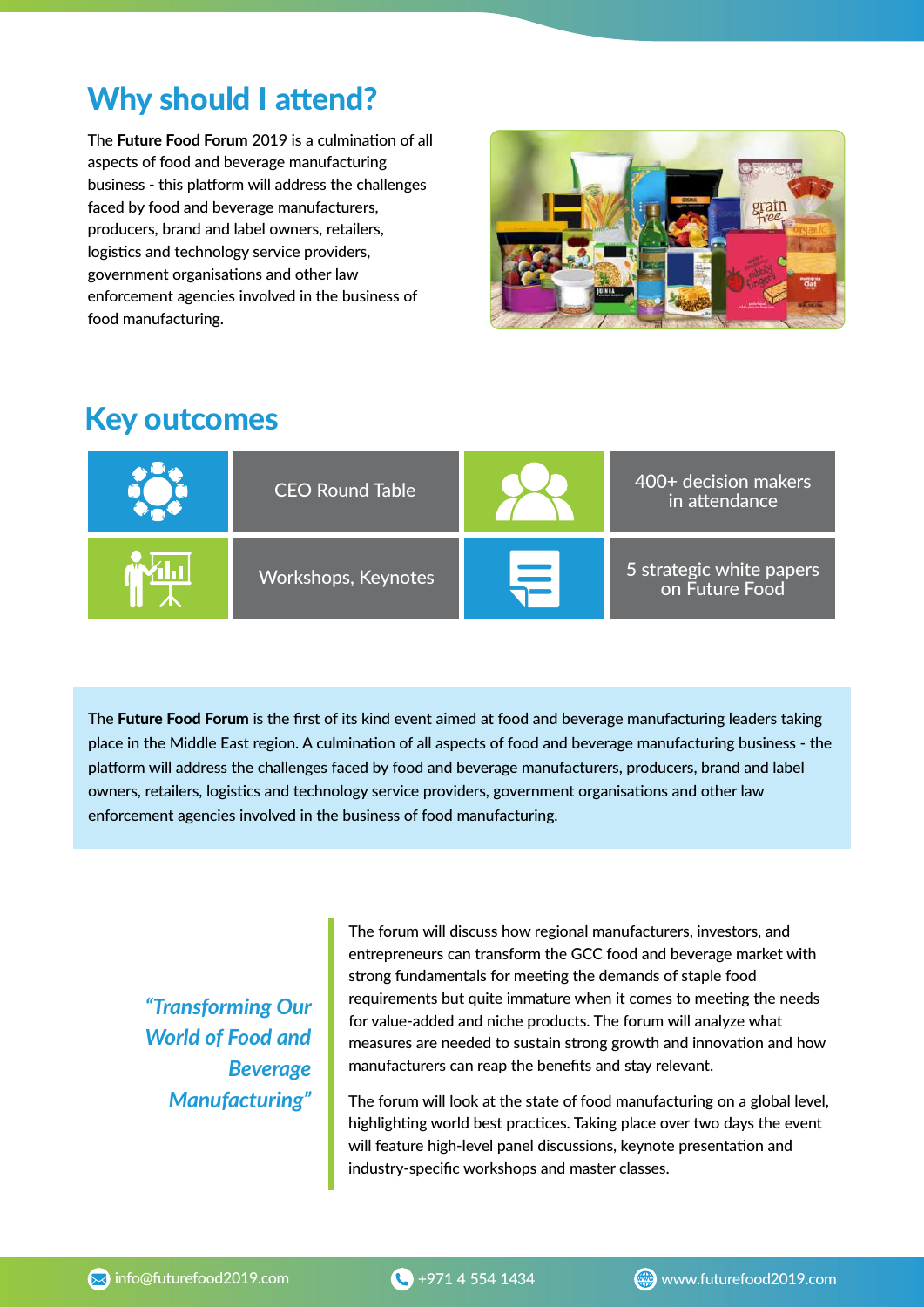## What will be discussed at Future Food 2019 Forum?

- Role of the Food Industry is securing a robust National Food Security Strategy
- Insights into the Future of Food Business that is expected to transform manufacturing and business practises
- How modern economies rely on disruptive food business innovations
- How traditional and modern brands are making our food healthier?
- What can regional businesses do to train and retain their personnel?
- Merits and Pitfalls of Promotion Focussed Food Retailing
- E-commerce trends that are redefining traditional food business how the industry should re-position
- Understanding the possible emerging best practices and adapting to challenges within

#### Preliminary Speakers:



**H.E. Mariam Bint Mohammed Al Mheiri** *Minister of State for Food Security, UAE*



**H.E. Abdullah Al Maeeni** *Director General Emirates Standardization &*<br>*Metrology Authority, UAE* 



**Saleh Lootah** *Chairman Food & Beverage Manufacturing Business Group*



**Mella Frewen** *Director General Food and Drink Europe, Belgium*



**Tariq Alwahedi** *CEO Agthia Group PJSC*



**Thamer Temairik** *CEO Halwani Bros, KSA*



**Frédéric Boned** *Senior Vice President EMEA DSM Human Nutrion & Health, DSM, Switzerland*



**Luke Truin** *CEO Food People, UAE*

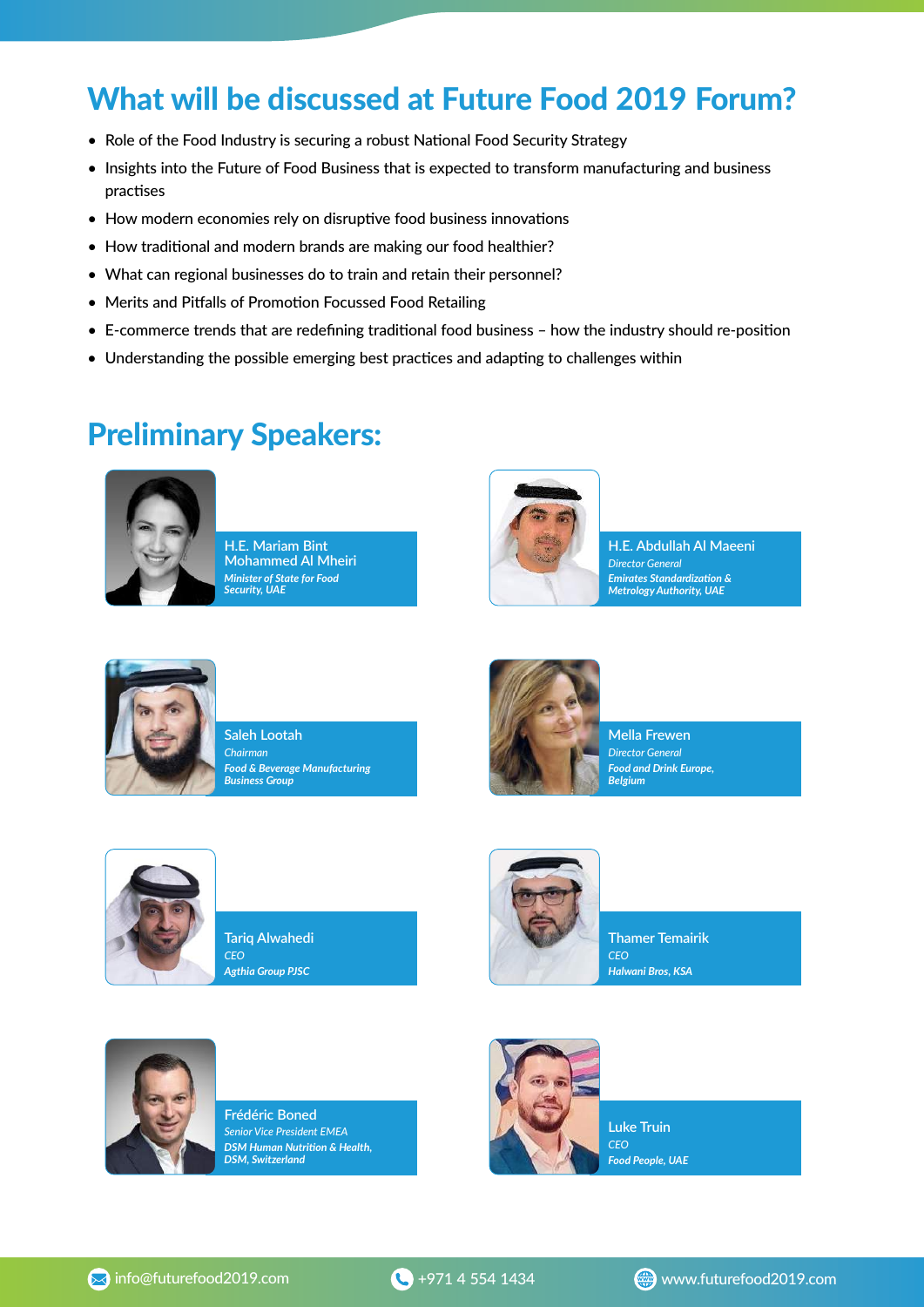## Key Themes:

- Disruptive innovations in food manufacturing and retailing
- Evolving role of the Food Regulators
- $\bullet$  Transformative technologies that are creating an impact on food distribution
- Future food supply chains where are the pain points





#### Speakers:

World-class, local and international food business leaders

Experts with a track record of conducting interactive workshops and training sessions addressing key challenges faced by the regional and global food business

## Key Benefits & Key Takeaways:

- Following these workshops, participants will walk away an in-depth understanding of the food business best practices and services available to them, as well as emerging best practices?
- Key benefit of such a day is its format where participants will not only get access to specialized workshops of their interest but also have the opportunity to attend plenary panel discussions where experts will be discussing issues and challenges which are to them.

#### Agenda (Tentative)

| $08:00 - 09:00$ | Registration and Morning CEO Round Table  |                 | Registration & Morning Regulators Round Table    |                                       |
|-----------------|-------------------------------------------|-----------------|--------------------------------------------------|---------------------------------------|
|                 |                                           |                 | Keynote Address by VIP Guest Speaker             |                                       |
| $09:30 - 09:45$ | Opening Address by the Honorable Minister | $09:45 - 10:15$ | Food Business Supply Chain                       |                                       |
| $09:45 - 10:15$ | Keynote Address by VIP Guest Speaker      | $11:15 - 11:30$ | Networking break & Workshop breakout             |                                       |
|                 |                                           | $11:30 - 12:30$ | <b>Stream One</b>                                | <b>Disruptive Innovation</b>          |
| $10:15 - 11:15$ | <b>Panel Discussion One</b>               |                 | <b>Stream Two</b>                                | <b>Food Regulation Best Practises</b> |
| $11:15 - 11:30$ | Networking break & Workshop breakout      |                 | <b>Stream Three</b>                              | <b>Transformative Tech</b>            |
|                 |                                           |                 | Stream Four                                      | Food Business Supply Chain            |
| $11:30 - 12:30$ | <b>Disruptive Innovation</b>              | $12:30 - 13:30$ | Networking Luncheon                              |                                       |
| 12:30 - 13:30   | Networking Luncheon                       |                 | <b>Stream One</b>                                | <b>Disruptive Innovation</b>          |
|                 |                                           | $13:30 - 14:30$ | <b>Stream Two</b>                                | <b>Food Regulation Best Practises</b> |
| $13:30 - 14:30$ | <b>Food Regulation Best Practises</b>     |                 | <b>Stream Three</b>                              | <b>Transformative Tech</b>            |
| 14:30 - 15:30   | <b>Transformative Tech</b>                |                 | Stream Four                                      | Food Business Supply Chain            |
|                 |                                           | 14:30 - 15:00   | Joint Session with key outcomes of each workshop |                                       |
| $15:30 - 15:45$ | Conclusive remarks by FNB & End of Day    | $15:00 - 15:15$ | Conclusive remarks by FNB & End of Day           |                                       |